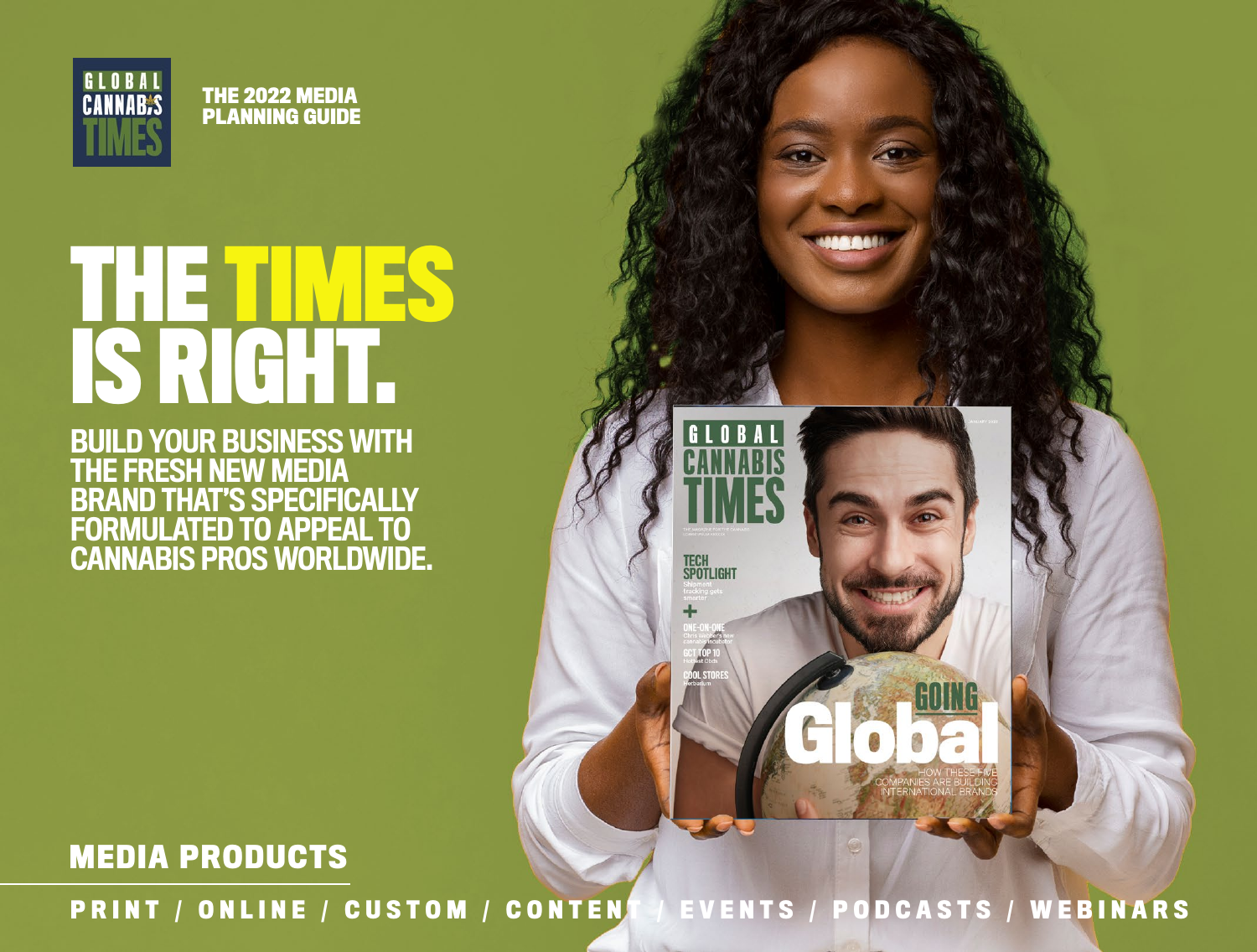$\sim$ 

| LA<br>M<br>E | <b>PICK</b><br><b>YOUR</b><br><b>SIZE</b> | <b>FULL PAGE</b><br>THE CLASSIC<br><b>FORMAT</b> | 2-PAGE<br><b>SPREAD</b><br><b>GET MAX IMPACT!</b> | 2/3 PAGE<br>A NEARLY FULL<br><b>FEELING</b>                                  | 1/2 PAGE<br><b>GET</b><br><b>ATTENTION</b>                                               | 1/3 PAGE<br><b>STAND TALL!</b><br>(OR GO WIDE!)                             | 1/4 PAGE<br><b>SMART</b><br><b>VALUES</b>                                    | <b>PRODUCT</b><br><b>SHOWCASE</b><br>SHOW YOUR STUFF! |
|--------------|-------------------------------------------|--------------------------------------------------|---------------------------------------------------|------------------------------------------------------------------------------|------------------------------------------------------------------------------------------|-----------------------------------------------------------------------------|------------------------------------------------------------------------------|-------------------------------------------------------|
| É            | 12x                                       | <b>\$4,780</b>                                   | <b>\$8,530</b>                                    | <b>\$3,930</b>                                                               | <b>\$3,160</b>                                                                           | <b>\$2,650</b>                                                              | <b>\$2,200</b>                                                               | <b>S580</b>                                           |
|              | 6x                                        | \$5,040                                          | \$8,990                                           | \$4,130                                                                      | \$3,320                                                                                  | \$2,790                                                                     | \$2,340                                                                      | \$740                                                 |
|              | 4x                                        | \$5,300                                          | \$9,460                                           | \$4,360                                                                      | \$3,500                                                                                  | \$2,930                                                                     | \$2,460                                                                      | \$860                                                 |
|              | 1x                                        | \$5,580                                          | \$9,960                                           | \$4,580                                                                      | \$3,680                                                                                  | \$3,090                                                                     | \$2,590                                                                      | \$980                                                 |
|              | <b>TRIM</b><br><b>SIZE</b>                | $9 \times 10\%$                                  | $18 \times 10\%$                                  | $5\frac{3}{4} \times 10\frac{7}{8}$ (VERT.)<br>$9 \times 7$ (HOR.)           | $4\frac{1}{4} \times 10\frac{7}{8}$ (VERT.)<br>$9 \times 5\frac{1}{4}$ (HOR.)            | $2\frac{3}{4}$ x 10 $\frac{7}{8}$ (VERT.)<br>$9 \times 3\frac{3}{4}$ (HOR.) | $3\frac{7}{8} \times 4\frac{3}{4}$ (VERT.)<br>$8 \times 2\frac{3}{6}$ (HOR.) | $2\frac{1}{2} \times 4\frac{7}{8}$                    |
|              | <b>BLEED</b>                              | $9\frac{1}{4} \times 11\frac{1}{8}$              | $18\frac{1}{4} \times 11\frac{1}{8}$              | $6 \times 11\%$ (VERT.)<br>$9\frac{1}{4} \times 7\frac{1}{4}$ (HOR.)         | $4\frac{1}{2} \times 11\frac{1}{8}$ (VERT.)<br>$9\frac{1}{4} \times 5\frac{1}{2}$ (HOR.) | $3 \times 11$ % (VERT.)<br>$9\frac{1}{4} \times 4$ (HOR.)                   |                                                                              |                                                       |
|              | <b>NON</b><br>BLEED                       | $8 \times 9\%$                                   | $17 \times 9\%$                                   | $5\frac{1}{2} \times 9\frac{7}{8}$ (VERT.)<br>$8 \times 6\frac{5}{6}$ (HOR.) | $3\frac{7}{8} \times 9\frac{7}{8}$ (VERT.)<br>$8 \times 4\frac{3}{4}$ (HOR.)             | $2\frac{1}{2} \times 9\frac{7}{8}$ (VERT.)<br>$8 \times 3\%$ (HOR.)         |                                                                              |                                                       |



SIZES LISTED IN INCHES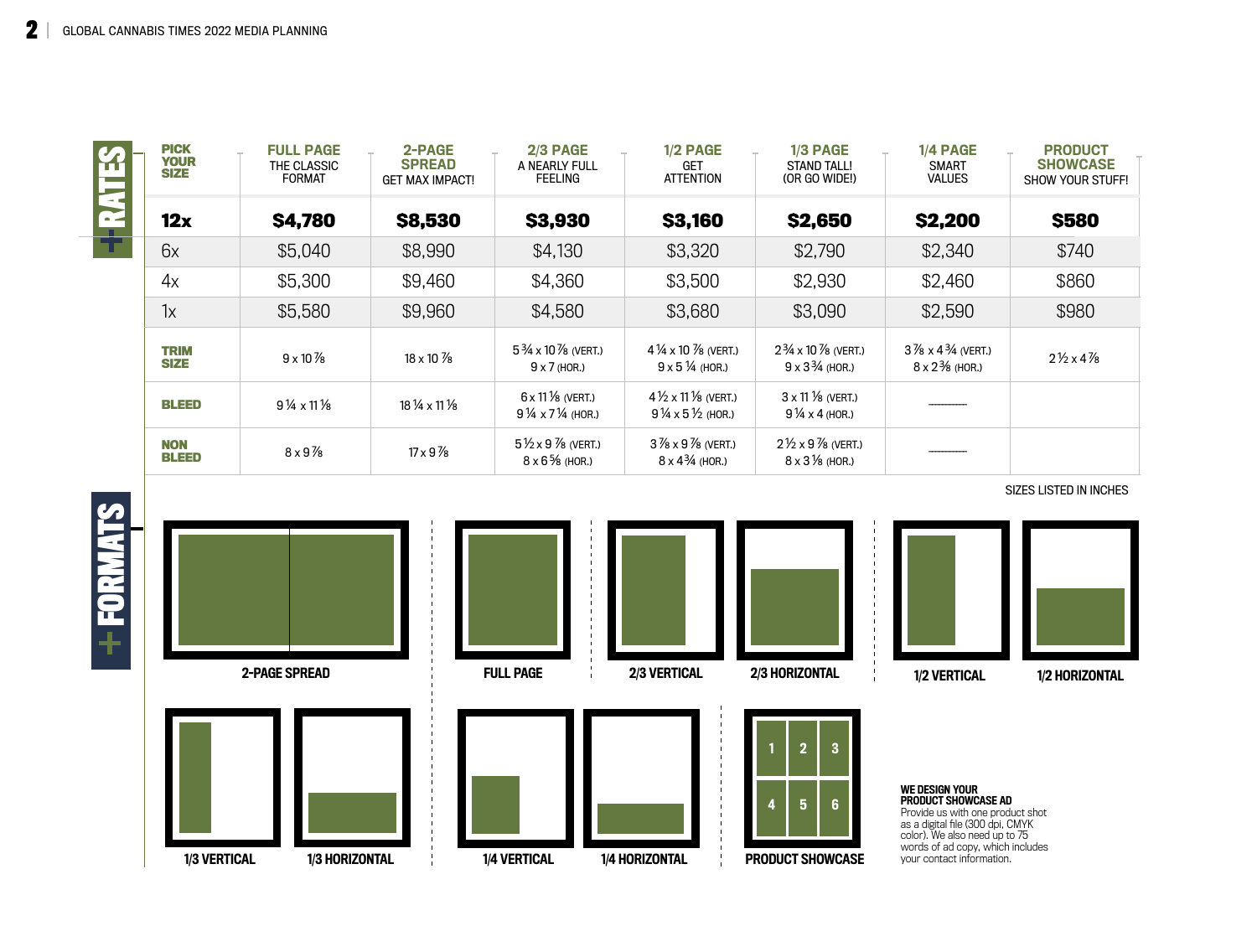# **WEBSITE** BANNERS

Our award-winning website structure provides best-inclass ad visibility and improved exposure on mobile devices.

# STANDARD PAGE LAYOUT

This wireframe represents what an average run-of-site page on GLOBALCANNABISTIMES.COM looks like.

Headline Banners (B) generally appear every six paragraphs in editorial content. A story can have as few as one, or as many as six Headline Banners.

# **SPONSOR THE GCT DIGIMAG**

Your advertisement will appear opposite the cover of the latest edition of the Global Cannabis Times digital flipbook, and is featured in multiple e-blasts to our full email list announcing the release of the latest issue.







# **A**<br>C<br>C<br>C<br>C<br>C **BILLBOARD BANNER**

This dominating, full-width position makes your brand the star of our website.

#### CPM RATES

JAN-DEC \$215

Desktop: 1800 x 460 pixels \*; Mobile: 400 x 300 pixels

\* Maximum resolution to appear at full width on higher-resolution devices.

# **HEADLINE BANNERS**

In-story (every six paragraphs) banner slots ensure your message will be seen by readers.

# CPM RATES

JAN-DEC \$110

Desktop: 740 x 190 pixels; Mobile: 300 x 250 pixels; Homepage: 1800 x 460 pixels

#### **SKYSCRAPER**  ര **SIDE BANNER**

Our towering sidebar banner gives you space to show off and makes a serious impression.

### CPM RATES

JAN-DEC \$90

Desktop: 300 x 600 pixels; Mobile: 300 x 300 pixels

# **DFFEED STANDARD SIDE BANNER**

Square but still hip. This classic value format is a banner advertising workhorse.

# CPM RATES

JAN-DEC \$80

Desktop: 300 x 300 pixels

#### **VIDEO THEATER**  $\bigoplus$

This end-of-story position ensures high visibility for your video message or advertisement.

# CPM RATES

JAN-DEC \$160

Send 1080P video files in popular video formats via smartworkmedia.com/sendvideo

#### **SPONSORED**  (F) **HEADLINES**

Refer article readers to headlines about your business. (Perfect for driving traffic to articles about your latest company initiatives.)

# CPM RATES

JAN-DEC

and URL for content

\$60 Send 400 x 240 thumbnail image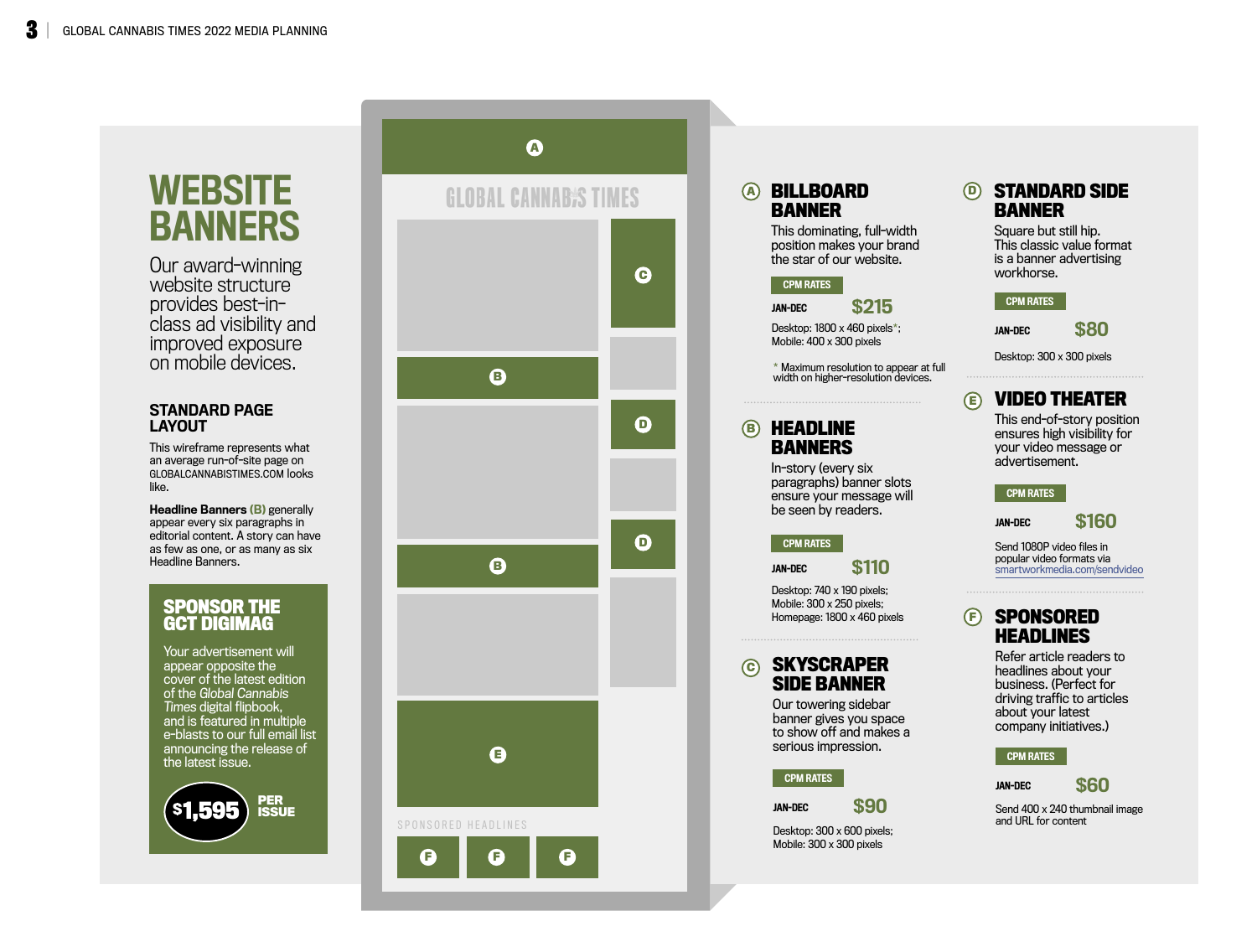

# EMAIL BANNERS

**A**

**B**

**C**

Reach your customers with GCT newsletters.

| BILLBOARD                  | Make an impact with this full-<br>width, large-format banner at<br>the top of our daily emails. | (D) | н<br>Th<br>att<br>thr |
|----------------------------|-------------------------------------------------------------------------------------------------|-----|-----------------------|
| <b>RATES</b>               |                                                                                                 |     |                       |
| <b>MONTHLY</b>             | \$3,250                                                                                         |     | <b>MO</b>             |
| <b>WEEKLY</b>              | \$940                                                                                           |     | <b>WE</b>             |
| Size: 600 x 155 pixels     |                                                                                                 |     | Siz                   |
|                            |                                                                                                 |     |                       |
| HEADLINE                   |                                                                                                 | (E) |                       |
| <b>BANNER1</b>             |                                                                                                 |     | B                     |
| This banner puts your      | message atop the day's top                                                                      |     | Ya<br>da              |
| headlines.                 |                                                                                                 |     | fa                    |
| <b>RATES</b>               |                                                                                                 |     |                       |
| <b>MONTHLY</b>             | \$2,880                                                                                         |     | <b>MO</b>             |
| <b>WEEKLY</b>              | <b>\$880</b>                                                                                    |     | <b>WE</b>             |
| Size: 560 x 145 pixels     |                                                                                                 |     | Siz                   |
|                            |                                                                                                 |     |                       |
| <b>SKYSCRAPER</b>          |                                                                                                 | Œ   | B                     |
| perfect position for high- | This vertical banner is in a                                                                    |     | Ye<br>iťs             |
| impact brand recognition.  |                                                                                                 |     | th                    |
| <b>RATES</b>               |                                                                                                 |     | OU                    |
|                            |                                                                                                 |     |                       |
| <b>MONTHLY</b>             | \$2.150                                                                                         |     |                       |
| <b>WEEKLY</b>              | \$680                                                                                           |     | <b>MO</b>             |

Size: 250 x 500 pixels

|                                                                                    | <b>HEADLINE BANNER 2</b> |  |  |
|------------------------------------------------------------------------------------|--------------------------|--|--|
| This banner catches reader<br>attention as they move<br>through our daily roundup. |                          |  |  |
| <b>RATES</b>                                                                       |                          |  |  |
| <b>MONTHLY</b>                                                                     | \$1,720                  |  |  |
| <b>WEEKLY</b>                                                                      | שמא                      |  |  |

 $ze: 560 \times 145$  pixels

# **IEADLINE BANNER 3**

ou're the presenter of our aily tips, some of our fans' vorite content.

| <b>RATES</b>                           |                      |
|----------------------------------------|----------------------|
| <b>MONTHLY</b>                         |                      |
| ---------------------<br><b>WEEKLY</b> |                      |
| <b>HALL</b>                            | ******************** |

ze: 560 x 145 pixels

# **BIG FOOT BANNER** es, it's at the bottom, but it's the biggest banner on the page — 2x deeper than or page<br>ur standard banners.

| <b>RATES</b>                              |  |
|-------------------------------------------|--|
| <b>MONTHLY</b>                            |  |
| ------------------------<br><b>WEEKLY</b> |  |
|                                           |  |

Size: 560 x 300 pixels

# **MORE EMAIL OPTIONS**

# **CUSTOM E-BLASTS**

Connect to readers with your company's customized message.

Control the message by sending your own sponsored email to the fastgrowing Global Cannabis Times bulletin list. Exposure available in units of 1,000 or more. Creative services available for design and content of your email.

# START AT **\$350 cpm**